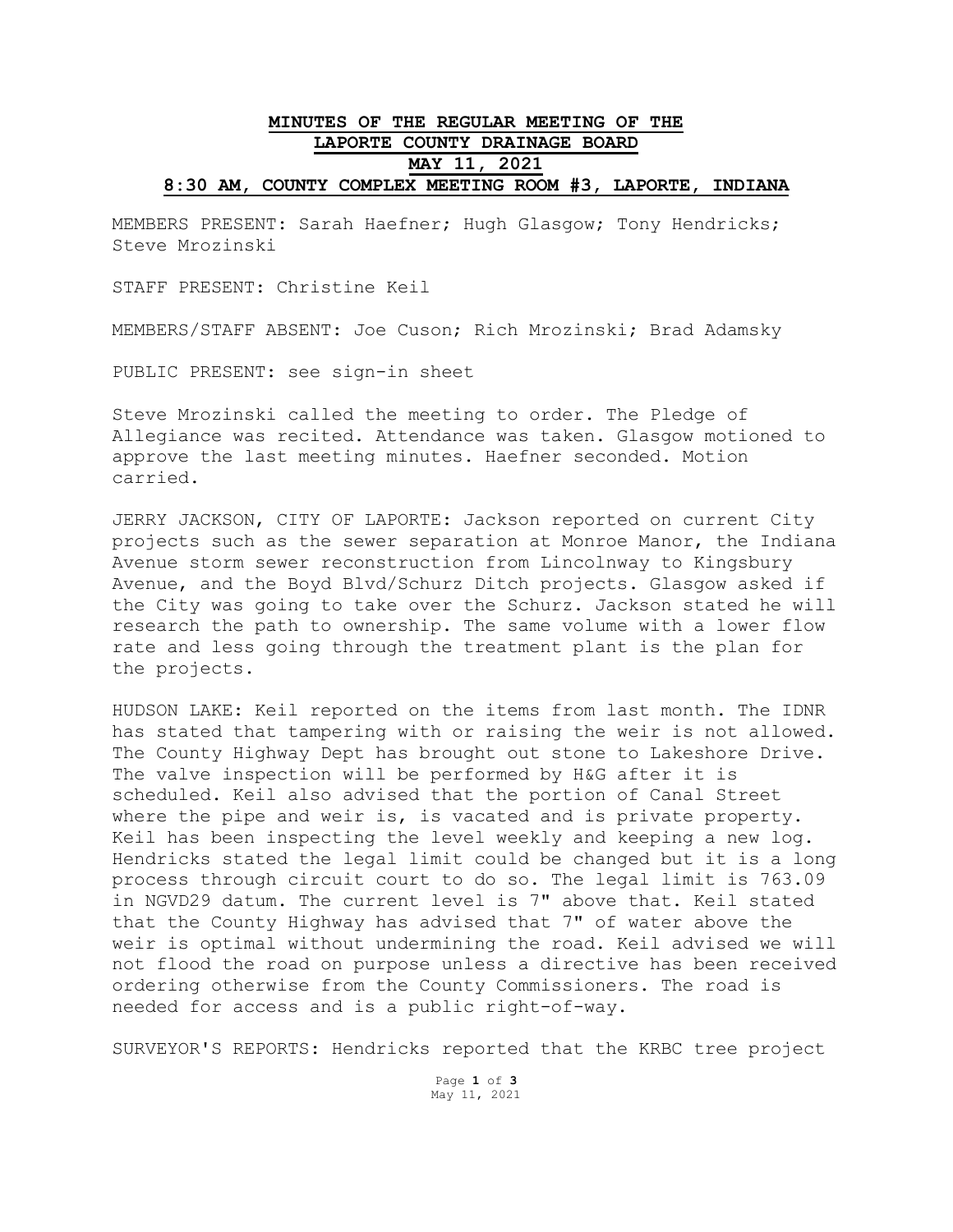has been on hold since April. Grass will be planted. There are ongoing projects on the Yellow River. New river gauges that send information are also being looked at.

GALENA MEADOWS: Keil reported that a request was received to maintain the drainage easements in Galena Meadows on 1000 North. Glasgow motioned to get bids. Haefner seconded. Motion carried.

TRAVIS DITCH: Glasgow asked about the Travis Ditch and where it turns west it is plugged. Hendricks stated this has come before the Board many times before. Keil reported that the Travis is regulated but not assessed from the treatment plant down to 1200 South then it turns west and becomes the Hildebrandt then goes south to the River. There have been hearings but the assessment was not passed. Most of the City is in the watershed. There is a sediment trap at the mouth of the Travis in the Kankakee River. Glasgow stated there are five dams in the Travis on the private section before the River. The questions for Adamsky were how to make the private sections regulated and make a fair assessment to the entire watershed for maintenance on the Travis.

## CLAIMS:

M&K Excavating, Cook Ditch, removal of silt and beaver dam, \$1,750.00.

J&J Excavating, West Arm of Bull Ditch, removal of beaver dams on April 20 for \$1,000 and May 6 for \$1,000 to total \$2,000. Trapping was done by Dennis Mann.

Haefner motioned to approve three claims along with the invoice from Dennis Mann upon receipt. Glasgow seconded. Motion carried.

JOINT BOARD REPORTS: Keil reported that River work is on hold until October.

PUBLIC COMMENT: Roger Teska, Lakeshore Drive, Hudson Lake, commented on the pea gravel that the County Highway placed on Lakeshore Drive as he felt it will not pack down and is unsafe.

Georgette Joyce, Hudson Lake, distributed a picture of the lake and commented on the history of low lake levels. She stated she is 10" lower than last year and would like to see 9" to 12". She has been in contact with Dave Smith from the DNR, who will be visiting soon. The residents and the Hudson Lake Conservation Association